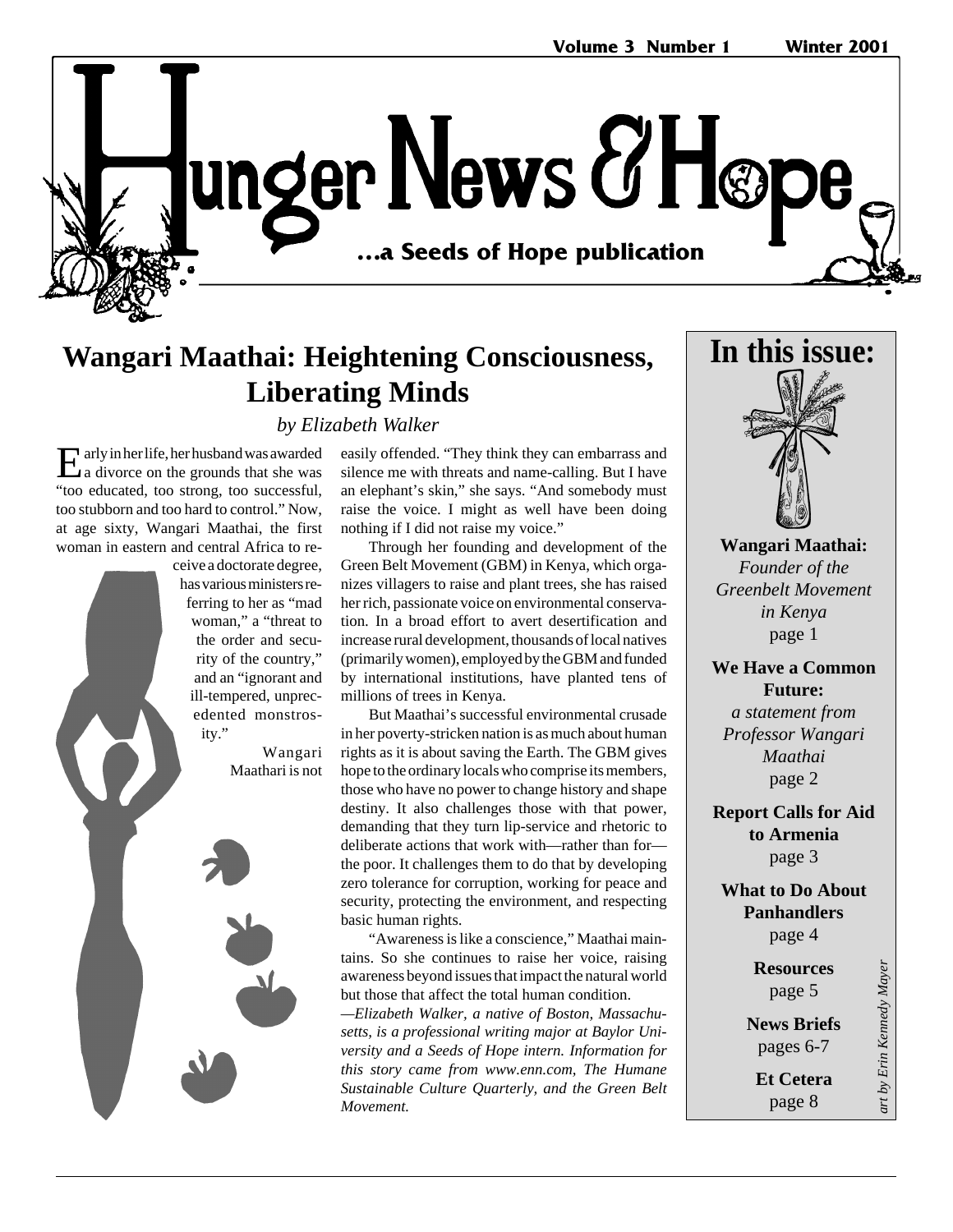# **We Have a Common Future**

*A Statement from the EXPO 2000 Global Dialogue* by Professor Wangari Maathai

Nationals of the rich countries per-ceive themselves as being overburdened with taxes, which must be sent to the poor in distant foreign lands. After all, they believe, such poverty has no effect on their comfortable lifestyles! They believe that they do not experience the impact of that poverty.

Indeed, they also believe that if only the poor worked as hard as they (the rich do) and as honestly, if only their governments were not so corrupt, preying on their citizens, if only the poor were not so cowed—so unwilling to take their leaders to task, so fearful—they would also be as prosperous.

They convince themselves that poverty is very distant, it can be avoided, for example, by avoiding where the poor live or turning off the television or radio when those ugly pictures and voices are beamed into their rooms by the electronic media. They do not have to read about it in newspapers either. They can afford to ignore it. It does not concern them.

Well, such thinking is prevalent because many in the prosperous societies are only shown the victims on TV and news media. They are given the impression the poor have only themselves and their corrupt governments to blame. After all, the rich work hard for their affluence and should continue enjoying their over-consumptive lifestyles without concern for the sustainability of such lifestyles.

It is not explained that the only reason they can lead such lifestyles is because other human beings are denied the freedom to pursue an existence with dignity, because other human beings are forced to live in poverty. It is not explained how the poor are oppressed, denied their basic rights, are discriminated against, excluded and dehumanised so that their resources can be siphoned to support consumptive lifestyles in the rich countries…

Who is rich, who is poor, who is sustaining whom? Some people would call that international trade. Others would call it exploitation.

As long as there are "us" and "them," the human species will continue to be its worst enemy. So what will it take to change this? Well, to me, it will take a realisation



that, until all of us are truly safe on this planet, none of us is truly safe.

It is impossible to run away from poverty and its impact in our lives. This is

*"It is impossible to run away from poverty and its impact in our lives. This is because poverty has long ugly tentacles which reach out no matter how much we hide our faces, no matter how often we look the other way." —Wangari Maathai*

because poverty has long ugly tentacles which reach out no matter how much we hide our faces, no matter how often we look the other way. In this age of electronic media, there are no distant places. We are both

interdependent and neighbours. Our future is intertwined. We have a common future; we live in a little village called Planet Earth.

*—Note: At EXPO 2000, the first World's Fair in Hannover, Germany, that featured a central conference program, experts and decision-makers from around the globe attended plenary workshop sessions. The first such dialogue, entitled "Natural Resources: The Sustainable Challenge," was held in June 2000 and united governments, nongovernmental organizations, academic and research institutes, and industry representatives.*

*The groups met first to strategize successful, worldwide implementation of integrated ecosystems management and renewable energy programs, and secondly to develop new methods of accountability. For more information about this meeting, see the* International Herald Tribune *and the Stockholm Environmental Institute.*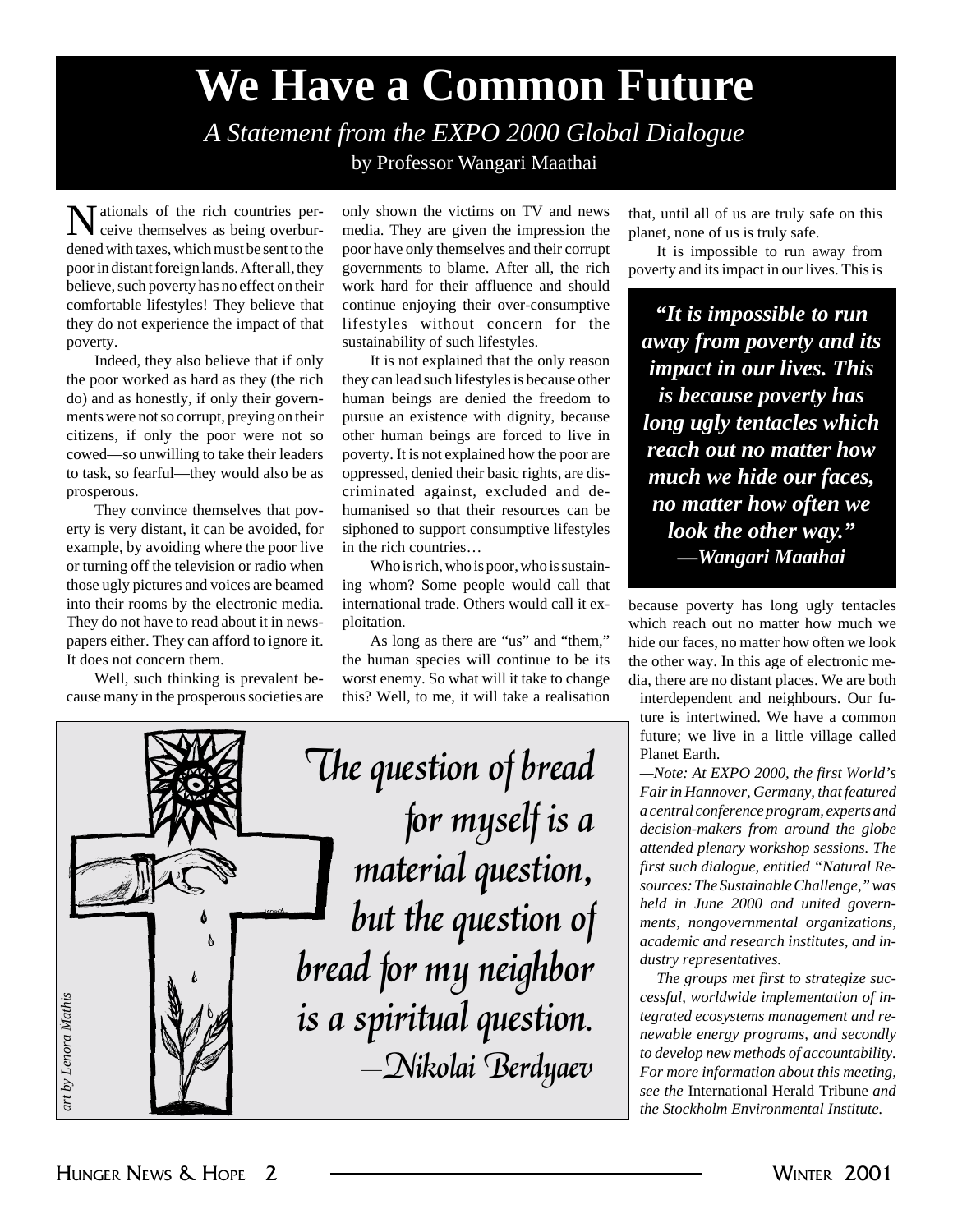# **Report Calls for Emergency Aid to Armenia**

YEREVAN, ARMENIA—After suffering through one of the hottest and driest summers in decades, Armenia is in the midst of a bleak winter. Food production in that country is projected to plummet because of the summer drought, which also affected many other countries throughout some areas the current prices of these fruits are so low that farmers are not even picking them.

In addition, livestock producers will face tremendous hardships because the drought has caused a sharp decline in the

*Those most vulnerable to food shortages are the nearly 300,000 subsistence farmers in the mountainous rain-fed areas of northern Armenia. The report called for "a timely and targeted intervention" to prevent widespread starvation and misery.*

the Caucuses, Central and South Asia and the Middle East.

A joint FAO/WFP mission during the fall of 2000 found that Armenia overall food supply situation for 2001 looks grim. Those most vulnerable to food shortages are the nearly 300,000 subsistence farmers in the mountainous rain-fed areas of northern Armenia. The mission's report called for "a timely and targeted intervention" to prevent widespread starvation and misery.

During this year's crucial harvesting months, rainfall was as much as 70 percent below normal in Armenia's most important agricultural areas. The country's staple crop of potatoes is expected to down 40 percent from last year. Combined wheat and barley production for 2001 is forecast at 27 percent less than the previous year.

The FAO/WFP reported that Armenia would need 502,000 tonnes of imported wheat and barley by the end of spring of 2001. Commercial imports are expected to account for 358,000 tonnes, and 70,000 tonnes of food aid has been pledged. This leaves an uncovered cereal deficit of 75,000 tonnes. The report states that a shortfall of this magnitude, if not addressed by the international community, could severely affect vulnerable groups.

Fruit cultivation, because it relies on irrigation, was largely spared from this year's drought and production rose by nearly 50 percent. However, many small-scale fruit growers cannot sell their surplus produce because of poor state roads, the high costs of transport, and the general lack of an effective marketing infrastructure. Seasonal surpluses of perishable produce, such as apples, apricots and peaches, mean low prices for local fruit growers. The mission learned through individual farmers and village officials that in

availability of animal feed. The shortage is expected to lead to widespread undernutrition in livestock, and there are fears of high numbers in livestock mortality.

The report notes that

the sale and slaughtering of livestock has already increased, depressing prices and reducing incomes for producers. Agriculture employs 42 percent of the Armenian population and contributes about one-third to the GDP. Arable land is limited; many farmers cultivate on steep slopes that are now highly eroded. As it is, living conditions are already precarious. Now access to food, particularly for rural farmers, has become exceedingly difficult. Much of their produce has been lost to drought, and they have little to sell or barter.

To boost farm production and prevent more food shortages next year, the report recommends giving emergency support to the agricultural sector for winter wheat seeds for planting, adequate amounts of animal feed, and major upgrading of the country's crumbling irrigation system.

*—from the World Food Programme and the Food and Agriculture Organization*

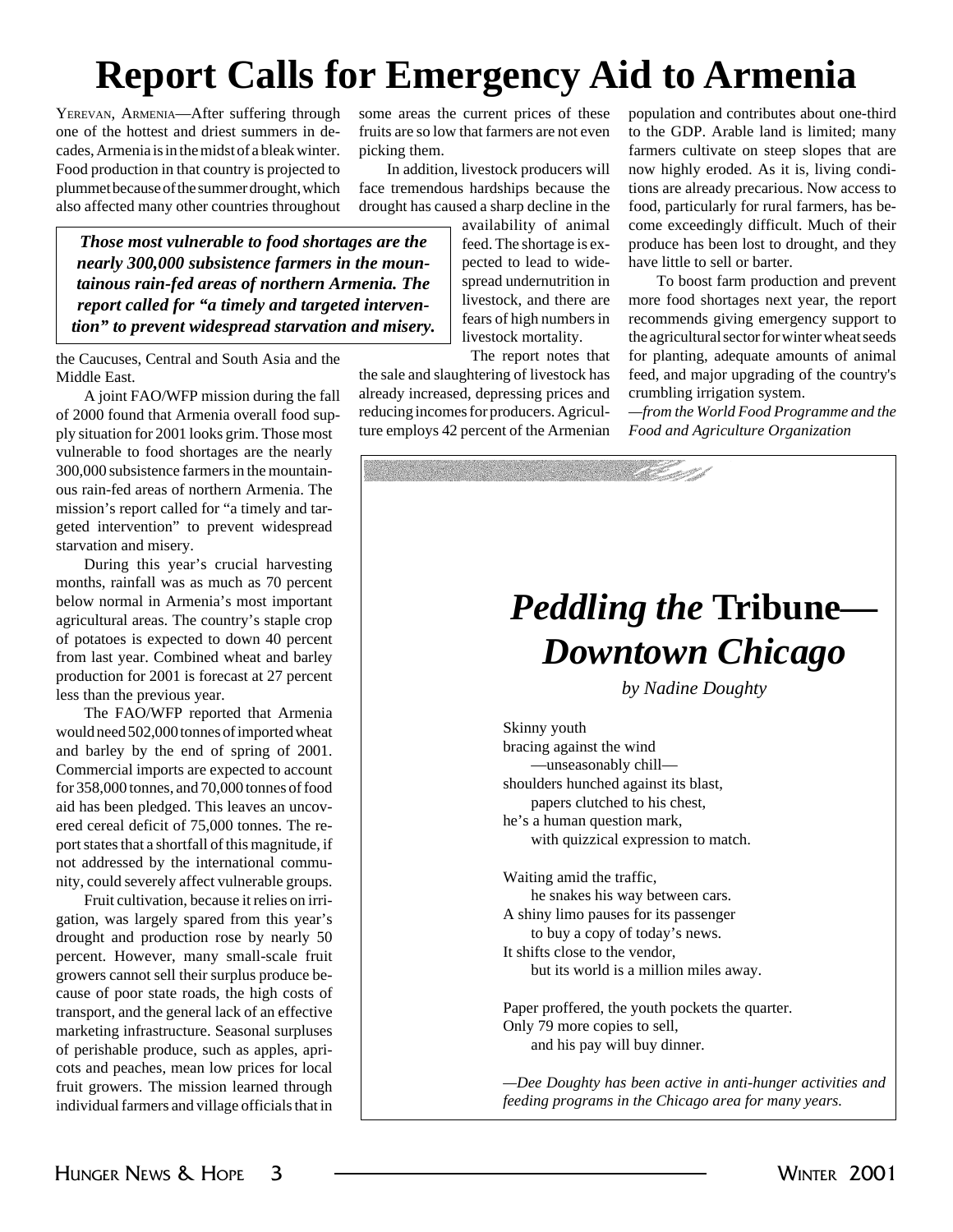

All across the country one runs into people—usually homeless<br>people—standing at highway intersections holding signs that say "Will work for Food" or some such message—or standing on busy streets, asking for money.

Many of us believe, after looking at the twenty-fifth chapter of the gospel of Matthew, that something should be done to help such people. But we don't know what, exactly, that we should do. Is there a "right" thing to do? If so, what is it, and is the "right" thing always the same?

I know—from years of experience in emergency assistance to the poor—that sometimes those people are in earnest, and sometimes they are not. In one town, I know many of the street people by name. I know that fourteen or so of them are running a well-organized and successful scam; they sometimes bring in sixty dollars or more in one day, and they spend it on alcohol and other substances.

But I also know several street people—in that same town—who honestly want to work and earn their meals. I have worked directly with them to help them find day labor or odd jobs. In that town, I know who is "legit" and who is not.

But what if you don't know them? And what about the ones you know are "conning" you, but you also know they're hungry?

Do you go ahead and help them, with the conviction that deciding whether someone is "worthy" or not is a pietistic, selfserving attitude? The agency where I worked embraced a policy that said, "We should never turn away someone if there is ANY chance they really need assistance. If we are to err, we will do it on the side of being too generous."

That is a good policy—and, I think, a moral and biblical one. But what about substance abuse? If I give money to an alcoholic or crack addict, don't I become an enabler of that chemical dependency? In that case, it would seem that I shouldn't give someone money unless I am well-enough acquainted with that person to know for sure that there is no substance abuse.

But how can you tell the difference, when you don't have time to work several years in a feeding program and get to know the local poverty population personally? Is there something else you can give? Something you can do that you know won't be destructive?

Several years ago, when the Seeds of Hope staff were in New York City, we talked with friends about this question. One of them, Mark, had an agreement with the owners of a local coffee shop in Winston-Salem, North Carolina, where he lived. His practice was to instruct street people to go to this coffee shop for a meal and tell them Mark sent them.

Another of the friends, Doug, suggested that we give our "doggie bag" to one of the beggars in the Village. (We did, and he was profuse in his thanks: "Oh, wow! Chinese food! And it's still warm. This is wonderful!")

I mentioned that I usually suggested to people in Central Texas that, if they really want to help, they can go around to a fast food place and get a hamburger or go home and make a sandwich—and then bring it back to the person.

I told them about a woman I know in Fort Worth who prepares several reclosable bags filled with soap, toothpaste, and other toiletries—and keeps them in her car to give to homeless people asking for money. Her feeling is that, if the person is an addict, the toiletries won't do any harm. "And, after all," she says, "I'm not out very much."

My friends and I discussed all these things as we walked around the city, literally stepping around people sleeping in the subways and huddled on street corners. We had begun to feel powerless; there was no way to respond to all the people we saw. We finally, however, came up with what I think is a good idea. Here it is:

How about giving gift certificates to a coffee shop or fast food restaurant? Many of those establishments regularly produce booklets of certificates. They would be easy to obtain, and you could carry them in a pocket.

If you really want to help the hungry without being exploited, and without becoming a chemical codependent, try this idea. If the person refuses it and only wants money, that gives you a pretty good idea as to his or her motives. If he or she is really hungry, the certificates will be welcome. If he or she asks for money instead, simply say you have no money (which for me is usually the bald truth), just the certificates.

Since we ran a story with this idea in *Seeds Magazine* in 1992, I have heard from a number people who have tried some variation of these ideas. One seminary student never left her apartment without taking a piece of fruit to give to the first street person she saw.

Another student keeps a supply of granola bars in her car. One man goes by a hamburger place before he gets to the intersection where the panhandlers stand.

Another woman socks away all the bread that comes to her table in restaurants, and then goes off to find someone to give it to. A church group on mission in Chicago drove around with "to-go" boxes of food, looking for people who looked hungry. A pastor in Waco, Texas stops and volunteers to drive the person to the emergency assistance agency.

There's the idea. It's worth a try. Maybe these people are "on the make," and maybe they're not. But they're hungry. And these ideas are better than taking another street (yes, I admit; I've done it) in order to avoid the eyes of a hungry person.

*—Katie Cook is the editor for Seeds of Hope Publishers.*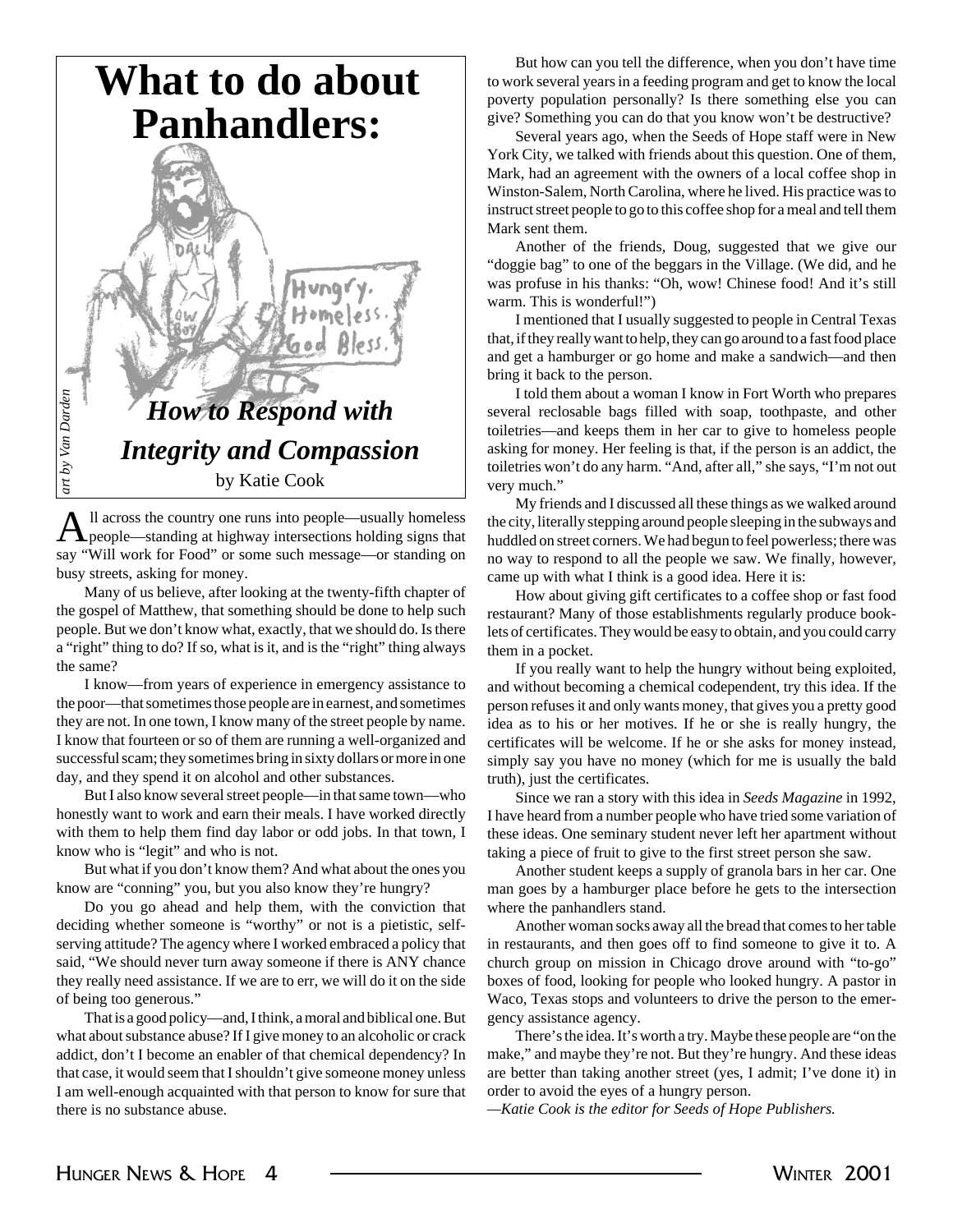## *Resources compiled by Katie Yaun*

### **More With Less Cookbook Celebrates 25th Anniversary**

*The More With Less Cookbook* was first published in 1979 by Doris Janzen Longacre when she returned to the United States from a Mennonite mission trip to Vietnam and Indonesia. Making the transition back into an American lifestyle, she was shocked at the number of overweight Americans and their habit of "being taken in" by the advertising, alluring packaging, convenience and variety of marketed foods rather than their nutritional value. To solve this problem, Longacre developed dozens of recipes inspired by cultures throughout the world, which she designed to teach her readers how to build a simpler diet while still receiving all the nutrition a person needs.

Last September Herald Press released a 25th anniversary edition of the cookbook, which is loved as much for its philosophical offerings as for the recipes.

In a recent interview in *The Mennonite*, Longacre's two daughters revealed that after all these years they still make "a lot of the same recipes that Mom made," like gado-gado, an Indonesian vegetable dish and pflinzen, thin Russian pancakes.

The 25th anniversary edition contains Longacre's original text—including suggestions on how to eat and live responsibly in light of world food needs—but also adds current comments by cooks, readers, and hunger organizations who have all reaped the benefits of her inspiring book. *The book is \$20.99 in the U.S. from Herald Press, 616 Walnut Avenue, Scottdale, PA 15683. In Canada the price is \$31.29 from 490 Dutton Drive, Waterloo, ON N2L 6H7.*

#### **Resources for Kids**

The fight against hunger and homelessness needs all the support our world can muster, and children are no exception! Four current resources, now available, are all designed specifically for children who want t make a difference in the world.

First, *The Giving Market* offe children a hands-on opportunity to learn about hunger and respond to local and



global needs; to have fun with songs, recipes and activities found in the "Global Deli" country packets while learning about a specific country's hunger problem; and to set the stage for their very own deli and market with a Step-by-Step Resource Guide and Accessory Packet with banners, deli hat, sticker sheets, and more. To *order call Augsburg Fortress at 1-800-328-4648 or fax 1-612-330-3455 and ask for Resource Guide code #67-36I3 ISBN: 6-000I-09I7-2 or Accessory Packet code #67-36II ISBN: 6-000I-09I3-X.*

Second, *Under Construction: A Habitat for Humanity Vacation Bible School* is a resource that uses a construction metaphor to help children learn about community. To teach children the value of service, Under Construction also introduces them to Habitat for Humanity International. By combining solid biblical teaching with practical Christian service, the children and the adults who are leading them engage in a Christian learning experience like no other.

# *Lenten Resources from Seeds of Hope*



Contact Smyth & Helwys *Publishers at 1400 Coleman Ave, Macon GA 31207; 800/747-3016; Fax 912/752-2264*

Third, *Finding Solutions to Hunger: Kids Can Make A Difference* is an innovative teacher guide developed by World Hunger Year board member and teacher Stephanie Kempf. The guide contains 25 lessons that provide valuable background and creative suggestions to help students answer the difficult questions surrounding hunger and poverty. The book also shows students how to transform negative feelings about world hunger into positive actions in their community, country, and world with fund-raising ideas, organizations to contact, and a listing of available videos and books for use with lessons. *To order, mail or fax a purchase order (along with a check made out to WHY/KIDS to KIDS), PO Box 54, Kittery Point, ME 03905. Credit card orders can be placed by phoning 207/439-9588.*

Fourth, *The Feeding Minds, Fighting Hunger* project is a worldwide educational initiative about hunger issues for schoolchildren of all ages, and provides classroom materials for teachers to introduce the topics of world hunger, food security, and nutrition. The project's aim, a collaborative effort of ten major anti-hunger organizations, is to facilitate student discussions and understanding of hunger in the world, as well as to stimulate their participation in activities to create a world free from hunger. Three lessons have been tailored to each of three school levels, all of which cover the following questions: "What is hunger and malnutrition and who are the hungry?" "Why are people hungry and malnourished?" and "What can we do to help end hunger" *For more information, visit www.fao.org/fmfh or contact the US National Committee for World Food Day at 202/653-2402/ www.worldfooddayusa.org.*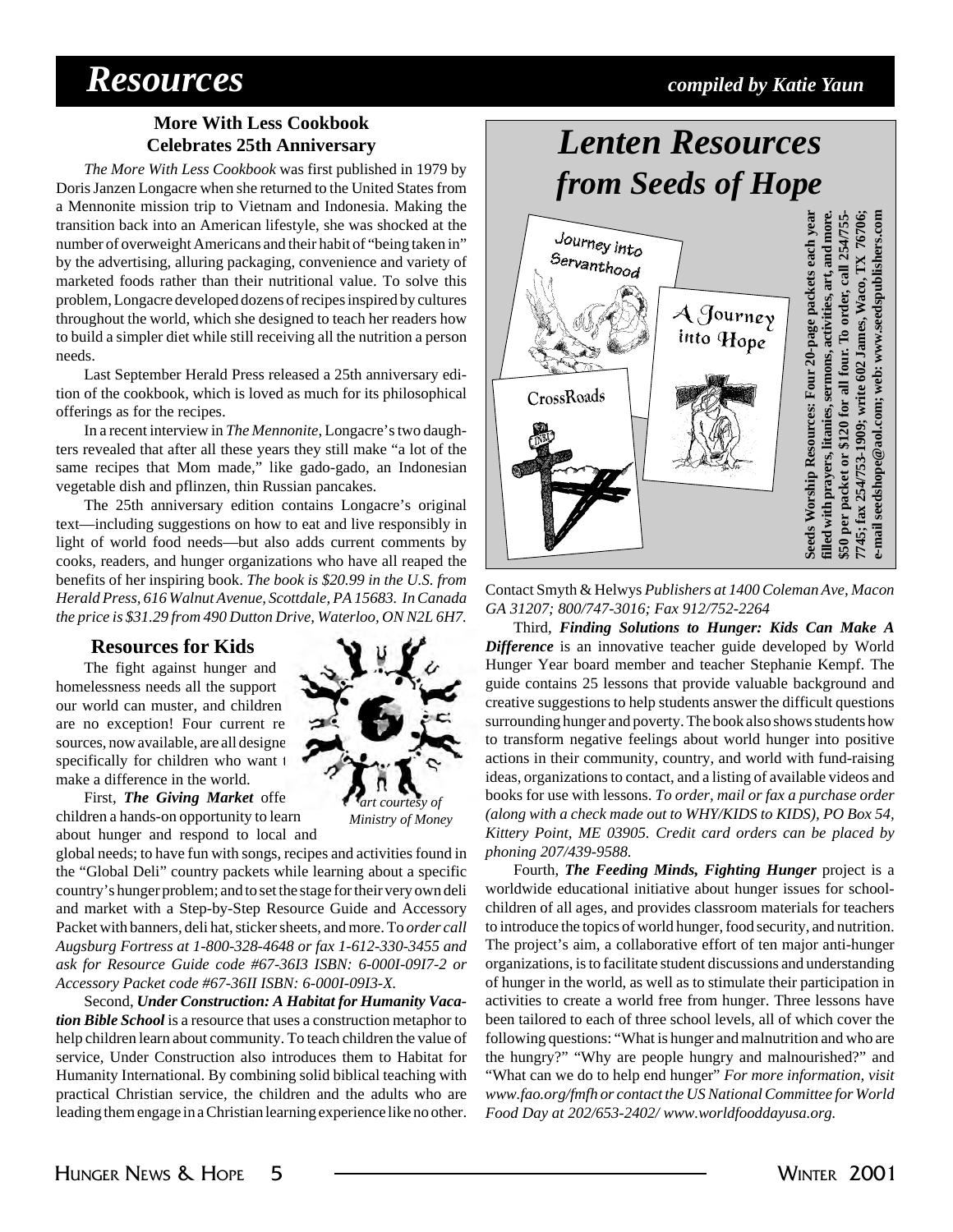# *news briefs* **compiled by Elizabeth Walker**



### *A Sigh of Relief:* **U.S. Congress Passes Jubilee 2000's Debt Relief Bill**

WASHINGTON, DC—The victory in the U.S. Congress on October 25 surprised even the supporters of debt relief. Not only did Congress pass a foreign-operations spending bill that relieves the world's poorest nations from pressing debt, but they also passed the bill in full.

Both houses of Congress agreed with overwhelming bipartisan support to write off loans to 30 of the world's poorest countries, fulfilling a pledge by the United States to help alleviate the crippling effects of debt on economic development.

The foreign aid package consists of two parts. The first part includes \$435 million in appropriations to be funneled through the World Bank to regional African and Latin American banks.

The second part of the policy includes legislative language authorizing the International Monetary Fund to use the full proceeds from the sale of \$8 million in its gold reserve to finance a new debt relief trust fund.

Because Congress approved the entire \$435 million, the U.S. is spared the embarrassment of being the only major industrial nation unwilling to pay toward the \$90 billion international debt relief initiative. The global movement began in Europe several years ago, with several countries making funds available to forgive debts.

The debt relief bill cleared the House on a 307-101 vote. The Senate followed with a 65-27 vote. Former U.S. President Bill Clinton pledged immediately to sign it. "It's not often we have a chance to do something that economists tell us is a financial imperative and religious leaders say is a moral imperative," Clinton stated.

Legislators were prompted in part by reports of children in poor countries dying because their governments were spending more in interest payments than on health and education. President Clinton had spearheaded an international effort to bail out debt-laden countries, but was unable at first to persuade Congress to agree.

Last year, however, the Jubilee 2000 movement—an eclectic coalition that spans the spectrum from Pope John Paul II to Christian Coalition leader Pat Robertson to the rock singer Bono of the group U2—put pressure on those legislators who were reluctant.

Grassroots lobbyists from Jubilee 2000 and groups like Bread for the World convinced Congressional conservatives that debt relief is not just compassionate; it is fiscally intelligent.

The United States' dedication to this operation will be tested again this year. At the G-8 Summit, another few hundred million dollars will be expected from the U.S. But the worst is over—this year's \$435 million contribution is the largest installment in a three-year package.

Newly inaugurated U.S. President Bush has expressed at least a mild endorsement of the concept of debt relief. Hopefully, impoverished nations can anticipate a continued dialogue in 2001 for debt cancellation.

*—*from the Washington Post, The New York Times*, Jubilee 2000 USA, Bread for the World*

#### **Georgian Drought Results in Grain Crisis**

T'BILISI, GEORGIA—The failure of spring rains has caused a sharp decline in agricultural production, instigating a severe food crisis. In addition to vegetables, specifically potatoes, a staple crop, the drought has dramatically reduced the production of cereals.

According to the World Food Programme, projections for the total, national cereal requirement is 1.6 million tons. Currently, with only 326,000 tons, the harvest is down 60 percent.

The decline in food production is reflected in higher market prices. Tomato and onion prices increased 100 per-



cent; the price of cheese increased nearly 55 percent compared to the same time last year.

Moreover, because in Georgia farmers cultivate very small parcels of land, they have little capital and little access to credit in order to meet the drastic inflation. Without ownership of seeds, equipment, fertilizers, or pesticides, individuals lack the collateral to feed their families.

Simultaneously, the nation's irrigation and drainage systems have fallen into disrepair. Compounded by civil war, which has left 260,000 people internally displaced, the country lacks the manual resources to make reparations. Coping with water shortages has only exacerbated the situation.

Currently, the nation has only 4,000 tons of wheat seed. Farmers will require 30,000 tons for the next growing season. The World Food Programme recently issued a statement saying that commercial imports and food aid pledges are imperative to avert a famine.

*—from the World Food Programme*

#### **New Potato Blight Evokes Memories of Irish Famine**

TOLUCA, MEXICO—Potatoes in Mexico and around the globe are shriveling up as if they had been burned, according to a report from the World Food Programme. A more resistant form of potato late blight, the fungus which caused the Irish famine, killing one million people and forcing a mass migration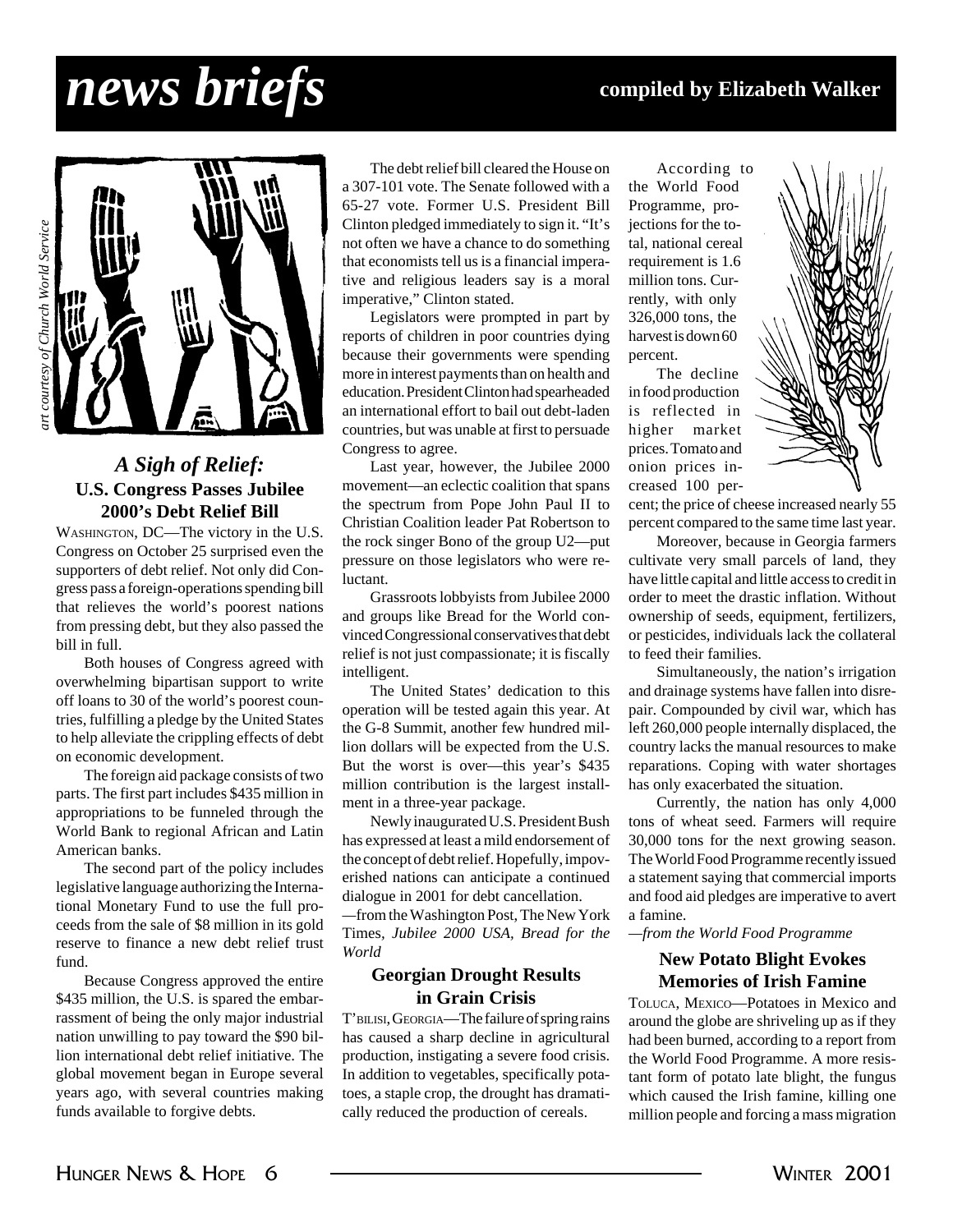# *news briefs*

into the United States during the mid-1800s, is rampant, surviving even in warehouses.

Believed to have reemerged in Toluca, Mexico, the fungus destroys whole crops within days of exposure. Facilitated by trade with far-flung markets, the fungus appeared in the United States in 1992 and is currently devastating fields in Mexico, Europe, Russia, Asia, and Africa.

 One or two applications of the fungicide metalaxyl each growing season once protected potato crops. However, even up to twelve treatments during a season seemingly cannot halt this newer, more resistant strand. Farmers now are desperately spraying more and more fungicide to curb the problem, consequently making potato farming less profitable and more detrimental to the environment.

Two programs—one in Mexico, the other at Cornell University in Ithaca, New York—are working to develop resistant potatoes. Under the partnership, scientists from Russia, Poland, and the United States breed new potato varieties and send them to Mexico to be tested. A still more resistant variety may be up to ten years away.

In the meantime, "a severe late blight problem could harm millions of people and possibly destabilize [a] region," states W. Ronnie Coffman, chairman of the Cornell University-based program. One of the world's most basic food staples, sometimes called "the second bread," is being systematically eliminated, and stomachs worldwide are feeling the repercussions.



## *U.S. Surveys Discover Some Good News, Some Bad*

#### **'National Survey of America's Families' Finds Hopeful Trends**

Washington, DC—Compared to statistics from 1997, more single parents in the U.S. are employed, more families can afford food, more adults receive health insurance coverage from their employers, and more children are living both with two parents and above the poverty line. These findings—from the recently-released 1999 National Survey of America's Families (NASF), sponsored by the Urban Institute's Assessing the New Federalism project and by Child Trends—examine trends in family well-being since the 1996 enactment of the nation's far-reaching experiment in welfare reform.

The most significant national improvements in child well-being occurred among low-income 12-to-17-year-olds. More are "highly engaged" in school (30 percent in 1997 to 34 percent in 1999) while less exhibited high levels of emotional and behavioral problems (15 percent in 1997 and 10 percent in 1999).

Unfortunately, during the same time, the well-being of higher-income families declined in several respects. Fewer high-income parents read or tell stories to their children while more report frequently feeling frustrated and stressed by the experience of caring for their child, especially in two-parent households. And their children are showing the consequences: those between ages 6 and 17 are now less likely to be highly engaged in school.

To gather this information, Westat, Inc., a survey research firm, conducted 42,000 interviews between February and October 1999. Families with incomes below 200 percent of the federal poverty line (or \$26,240 for a family of two adults and one child) in thirteen states provided statistic samples: Alabama, California, Colorado, Florida, Massachusetts, Michigan, Minnesota, Mississippi, New Jersey, New York, Texas, Washington, and Wisconsin.

*—from The Urban Institute*

### **Mayors' Survey Shows Emergency Programs Ill-Equipped to Handle Needs of the Poor**

WASHINGTON, DC—According to a survey presented at the year-end meeting of the U.S. Conference of Mayors, entitled "A Status Report on Hunger & Homelessness in American Cities," emergency food assistance and shelter facilities are ill-equipped to respond to present demand.

The survey showed that an average of 13 percent of the demand for emergency food assistance in sample cities goes unfulfilled. Perhaps more tragically, 46 percent of cities report that emergency food assistance facilities may have to turn away those in need because of lack of resources.

An average of 23 percent of shelter requests by homeless individuals and 27 percent of shelter requests by homeless families are estimated as unaccommodated. In 68 percent of cities, emergency shelters may have to turn away the homeless due to an inadequate number of facilities.

The mayors also learned of an initiative being developed by the Focus On America National Community Needs Database, which provides a one-stop resource for the communication of needs in service programs throughout the U.S. For easy, on-line access to information which will facilitate community service, look up the following web site: www.humanitarian.net/usdatabase.

*—from the Humanitarian Resource Institute*